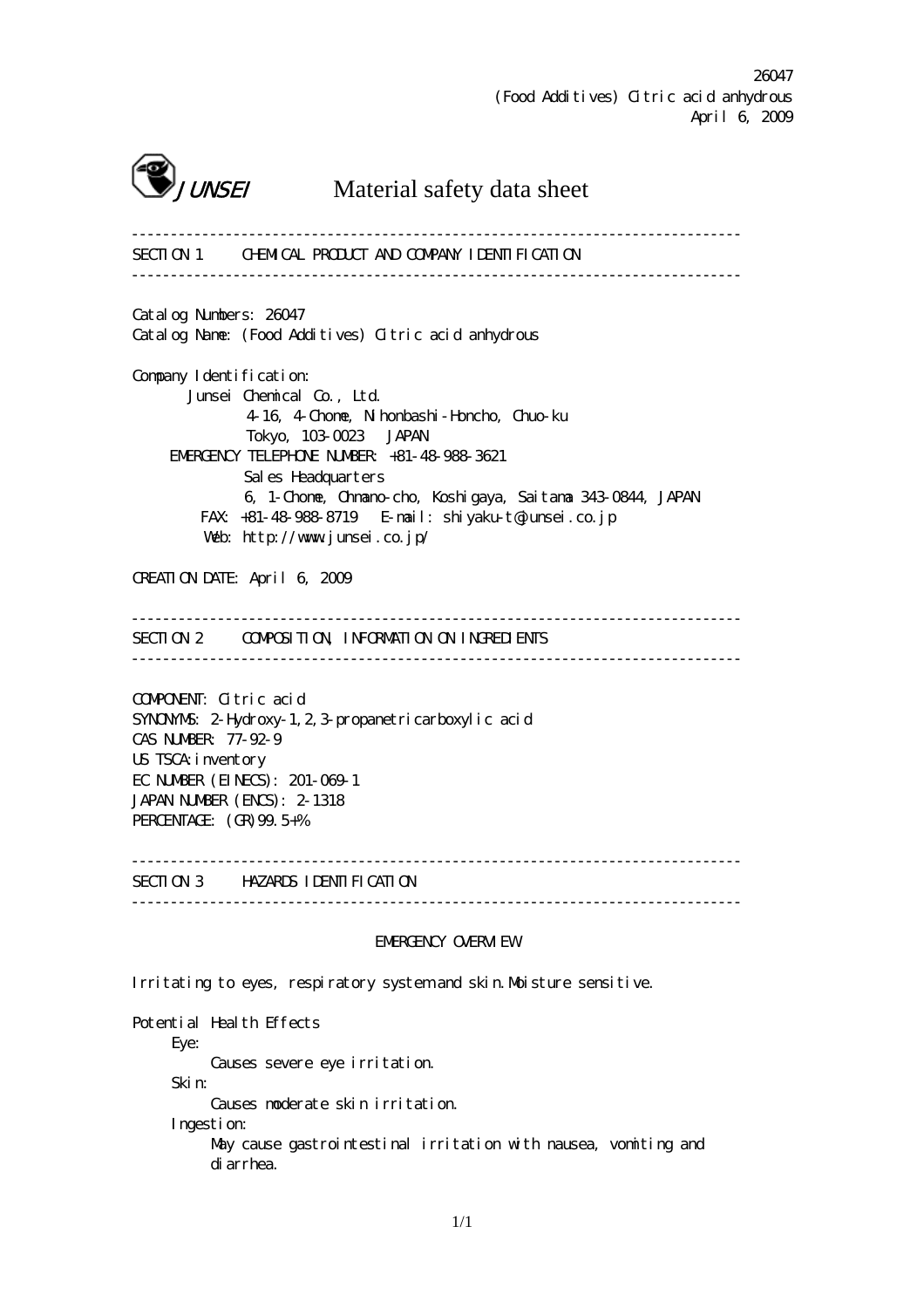Inhalation: Causes respiratory tract irritation. Chronic: Not avail able. ------------------------------------------------------------------------------ SECTION 4 FIRST AID MEASURES ------------------------------------------------------------------------------ Eyes: Flush eyes with plenty of water for at least 15 minutes, occasionally lifting the upper and lower eyelids. Skin: Flush skin with plenty of soap and water for at least 15 minutes while removing contaminated clothing and shoes. Ingestion: Get medical aid. Wash mouth out with water. Inhalation: Renove from exposure to fresh air inmediately. Notes to Physician: ------------------------------------------------------------------------------ SECTION 5 FIRE FIGHTING MEASURES ------------------------------------------------------------------------------ General Information: As in any fire, wear a self-contained breathing apparatus in pressure-demand, NSH4/NICSH (approved or equivalent), and full protective gear. This material in sufficient quantity and reduced particle size is capable of creating a dust explosion. Extinguishing Media: Use water spray, dry chemical, carbon dioxide, or chemical foam. ------------------------------------------------------------------------------ SECTION 6 ACCIDENTAL RELEASE MEASURES ------------------------------------------------------------------------------ General Information: Use proper personal protective equipment as indicated in Section 8. Spills/Leaks: Vacuum or sweep up material and place into a suitable disposal container. ------------------------------------------------------------------------------ SECTION 7 HANDLING AND STORAGE  $-$ Handl i no: Avoid breathing dust, vapor, mist, or gas. Avoid contact with skin

and eyes.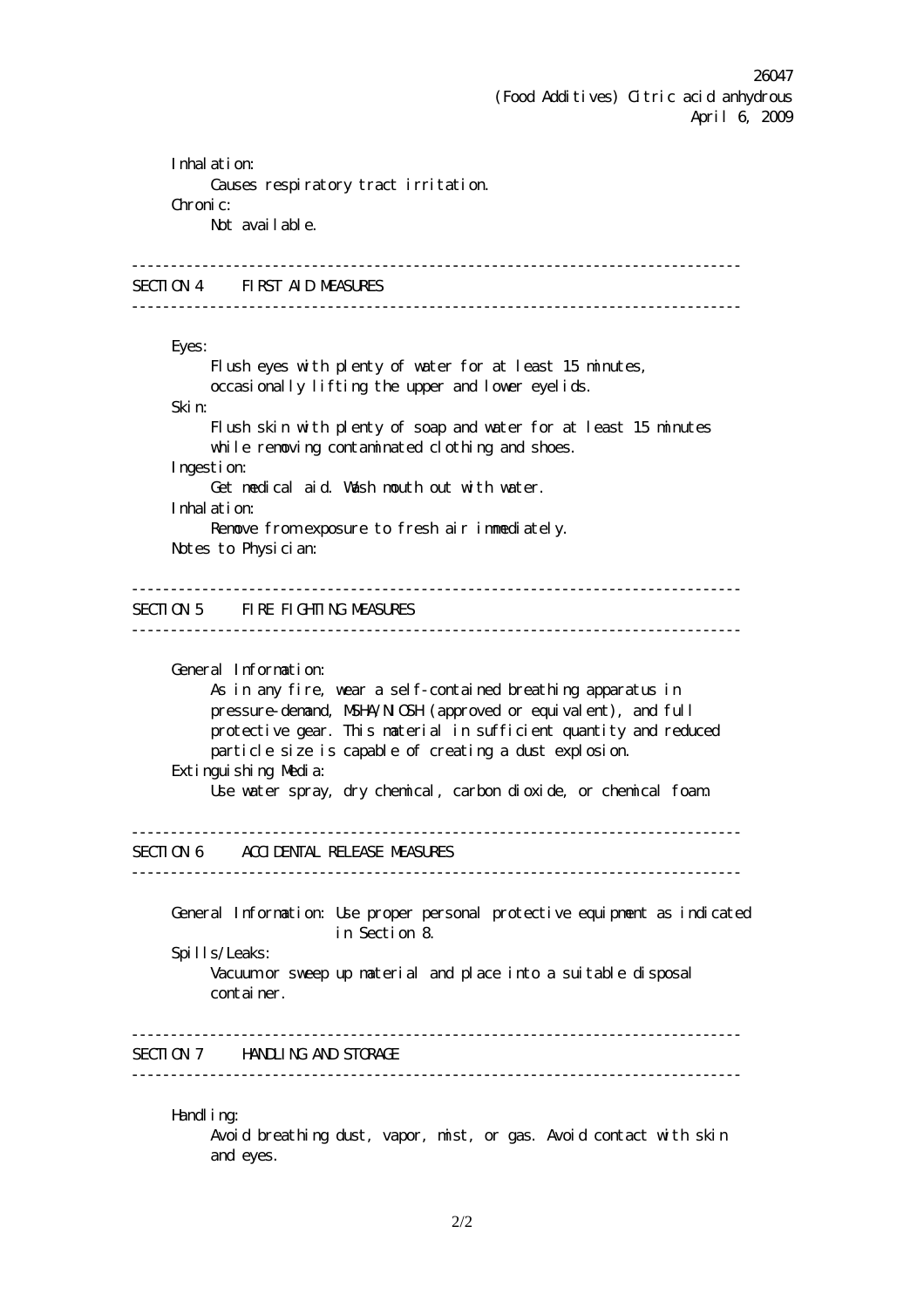Storage: Store in a cool, dry place. Store in a tightly closed container. ------------------------------------------------------------------------------ SECTION 8 EXPOSURE CONTROLS, PERSONAL PROTECTION ------------------------------------------------------------------------------ Engineering Controls: Facilities storing or utilizing this material should be equipped with an eyewash facility and a safety shower. Use adequate ventilation to keep airborne concentrations low. Personal Protective Equipment Eyes: Wear chemical goggles. Skin: Wear appropriate protective gloves to prevent skin exposure. Clothing: Wear a chemical apron. Respirators: A NIOSH/MSHA approved air purifying dust or mist respirator or European Standard EN 149. ------------------------------------------------------------------------------ SECTION 9 PHYSICAL AND CHEMICAL PROPERTIES ------------------------------------------------------------------------------ Physical State: Crystals Appearance: white Odor: odorless pH: Not available. Vapor Pressure: Not available. Viscosity: Not available. Boiling Point: Not available. Freezing/Melting Point: 153 - 154.5 deg C Autoignition Temperature: 1000 deg C ( 1,832.00 deg F) Flash Point: 100 deg C ( 212.00 deg F) Explosion Limits, lower: Not available. Explosion Limits, upper: Not available. Decomposition Temperature: Solubility in water:  $59.2\% (20 \text{ C})$ Specific Gravity/Density: 1.6650g/cm3 Molecular Formula: HO2COH2C(OH)(CO2H)CH2CO2H Molecular Weight: 192.12 ------------------------------------------------------------------------------ SECTION 10 STABILITY AND REACTIVITY ------------------------------------------------------------------------------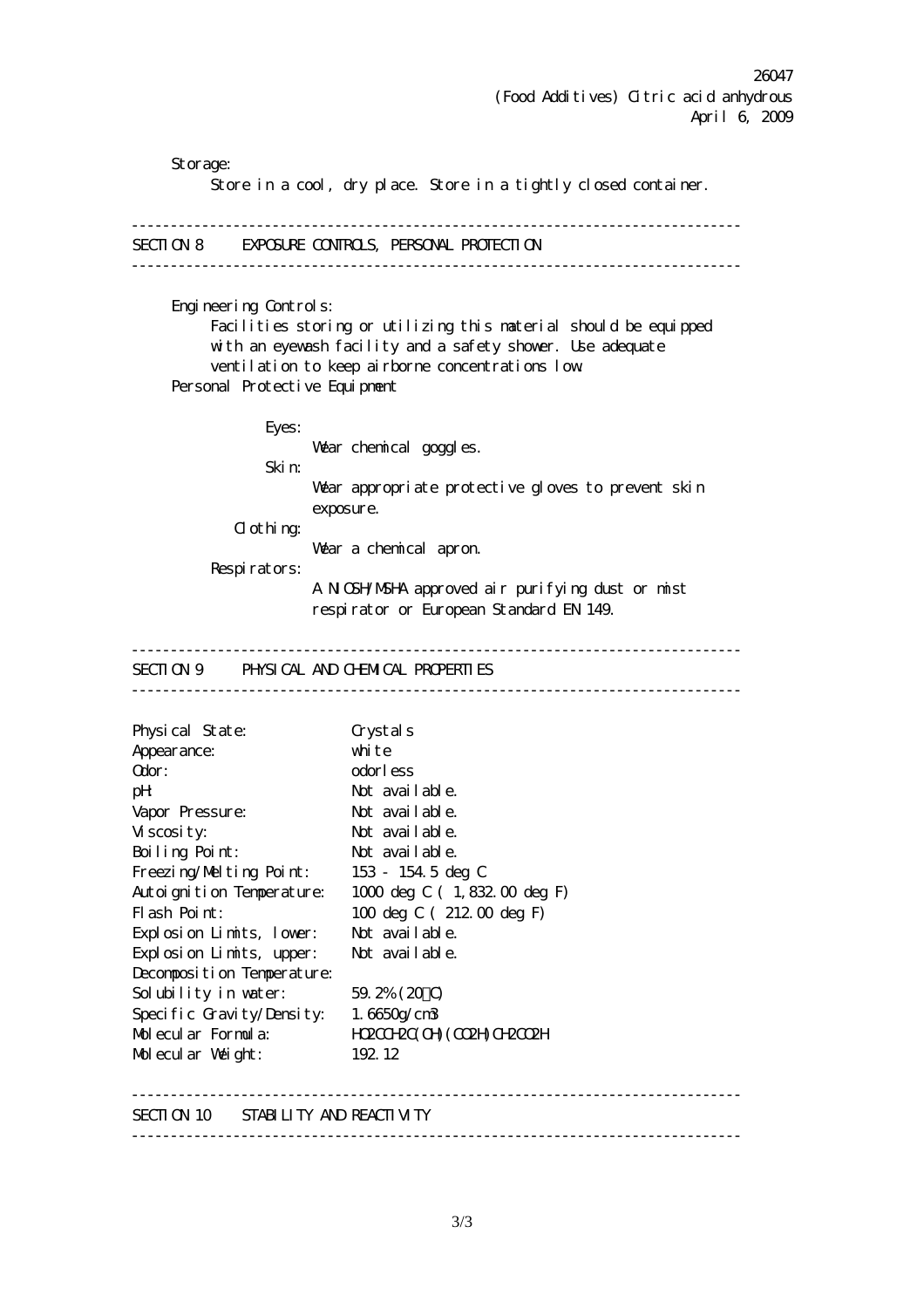Chemical Stability: Stable under normal temperatures and pressures. Conditions to Avoid: Incompatible materials, exposure to moist air or water. Incompatibilities with Other Materials: Oxidizing agents, reducing agents, bases, metal nitrates. Hazardous Deconposition Products: Carbon nonoxide, carbon dioxide. Hazardous Polymerization: Will not occur. ------------------------------------------------------------------------------ SECTION 11 TOXICOLOGICAL INFORMATION  $-$  RTECS#: CAS# 77-92-9: GE7350000 LD50/LC50: CAS# 77-92-9: Draize test, rabbit, eye: 750 ug/24H Severe; Draize test, rabbit, skin: 500 mg/24H Mild; Oral, mouse: LD50 = 5040 mg/kg; Oral, rat:  $LD50 = 3$  gm/kg. Carci nogenicity: Citric acid - Not listed by ACGIH, IARC, NIOSH, NTP, or OSHA. See actual entry in RTECS for complete information. ------------------------------------------------------------------------------ SECTION 12 ECOLOGICAL INFORMATION ------------------------------------------------------------------------------ Ecotoxicity: Fish toxicity: LC100 goldfish 894 mg/l lifetime exposure in hard water, LD0 goldfish 625 mg/l lifetime exposure in hard water (Ellis,M.M.Detection and measurement of Stream Pollution 1937,22,XLVII,365,US Brit.Fisheries Bull.) Invertebrate toxicity: LD100 Daphnia magna 120 mg/l lifetime exposure in soft water, LD0 Daphnia magna 80 mg/l lifetime exposure in soft water. Toxicity threshold: Pseudononas putida > 10 g/l; Scenedesmus quadricauda 640 mg/l; Entosiphon sulcatum 485 mg/l (Bringmann,G.et al Water Res. 1980,14,231-241). **Other** Bi odegradable. ------------------------------------------------------------------------------ SECTION 13 DISPOSAL CONSIDERATIONS ------------------------------------------------------------------------------ Dispose of in a manner consistent with federal, state, and local regulations. ------------------------------------------------------------------------------

SECTION 14 TRANSPORT INFORMATION